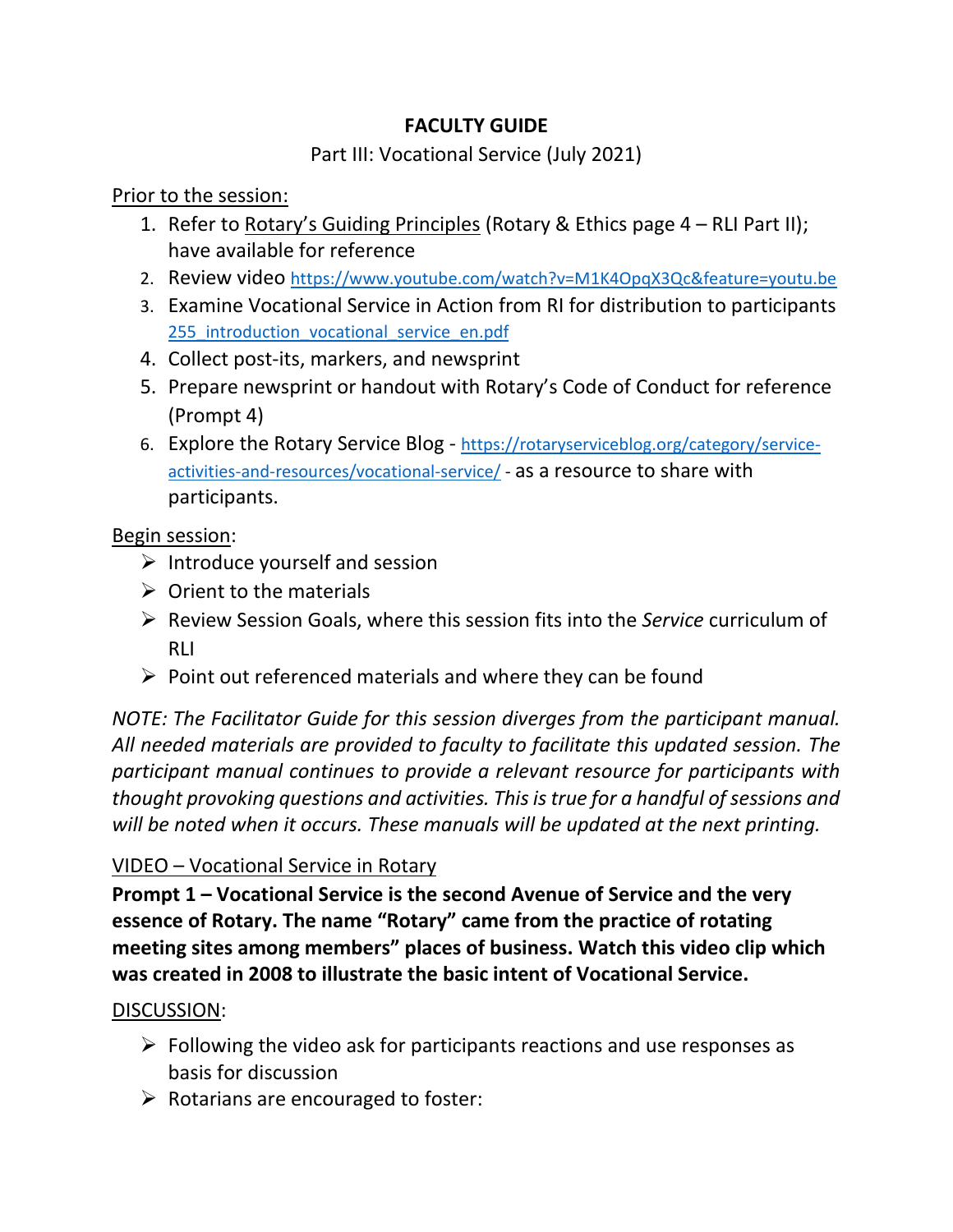- High Ethical Standards in business and professions
- The recognition of the worthiness of all useful occupations
- The dignifying of each Rotarians occupation as an opportunity to serve society

#### ROUND ROBIN:

#### **Prompt 2 – How can you put these ideals into action? Share an idea you have or something your club may have done to exemplify these ideals.**

#### DISCUSSION: 5 minutes

- $\triangleright$  Quickly go around the room having each participant either offer an idea or pass to the next.
- $\triangleright$  Ask for additional thoughts from the group
- $\triangleright$  Include the following ideas in the discussion if not offered:
	- o Classification Talks at club meetings or tours of members' business
	- o Vocational corner in newsletter
	- o Volunteer professional skills for community service projects, mentoring, or volunteer activities
	- o Mentoring young people to achieve their career goals
	- o Guide others in their professional development
	- o Award Program Ethics awards

### SMALL GROUP:

- $\triangleright$  Form groups of 3-6 people each
- $\triangleright$  Direct them to share ideas they may have tried in their home clubs
- $\triangleright$  Talk about ways in which you could expand on some of those ideas
- $\triangleright$  Create an activity in which a club can take action through vocational service
- ➢ Refer them to **Insert VS-3 Vocational Service Ideas** for reference

**Prompt 3 – Together we can find inspiring examples of ways to take action through vocational service. In your small group share some ideas you might have had in your club. Talk about ways you can expand on some of those ideas or other ideas you may not have tried before that would promote vocational service. Create an innovative vocational activity together that can be used in local clubs. Choose a spokesperson and be prepared to share it with the group.**

### DISCUSSION – Debrief

- $\triangleright$  Have each group share their activities
- $\triangleright$  Conduct open discussion to encourage additional thoughts regarding how to introduce vocational services activities into local clubs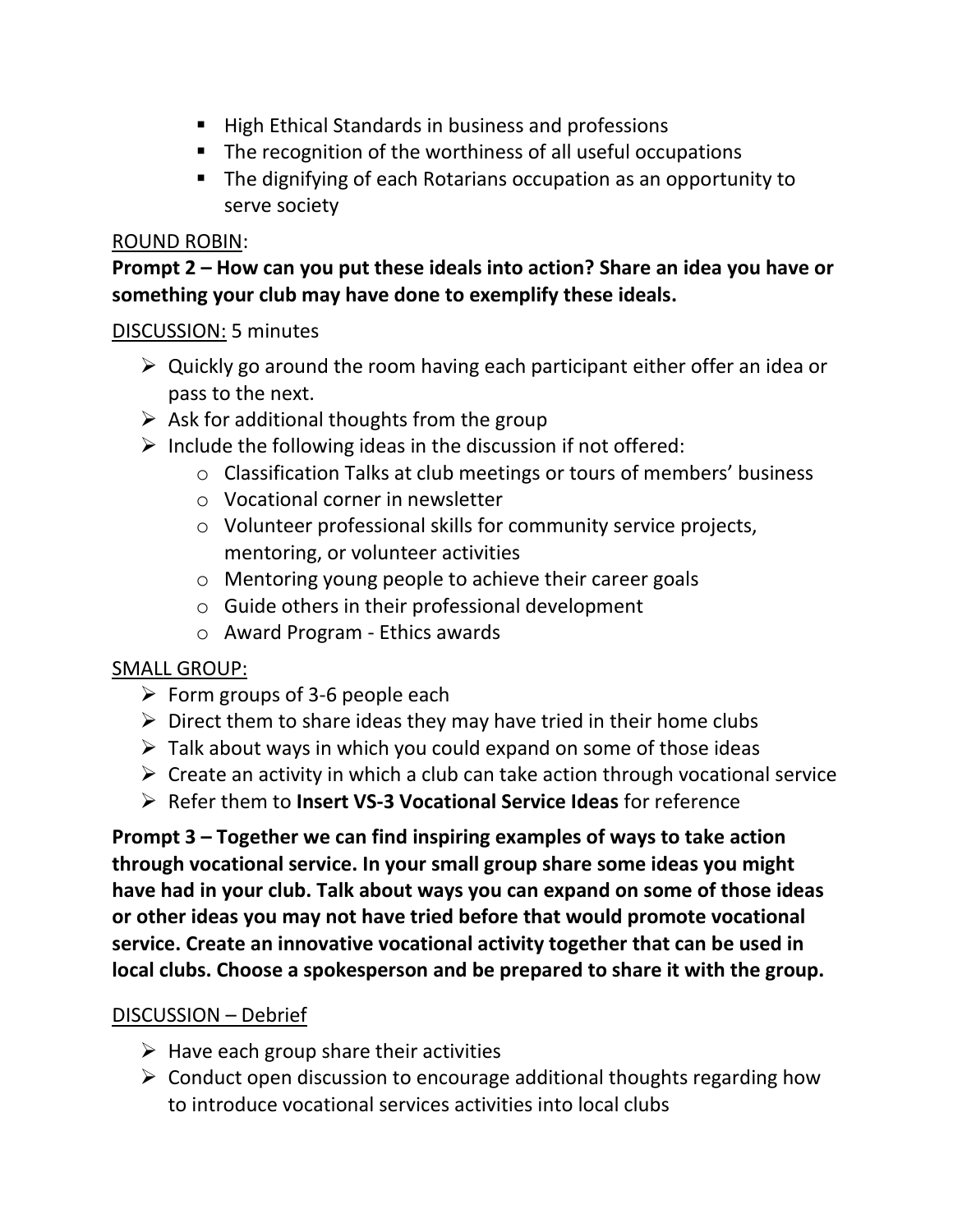### DISCUSSION – Integrity and Ethics

**Prompt 4 – Rotarians have a dual responsibility – to represent their occupations within their club AND to exemplify the ideas of Rotary in their places of work. Standards developed by Rotarians provide a road map for ethical behavior in the workplace and other areas of life. What are some specific ways (large or small) that your club or fellow Rotarians demonstrate this behavior in your community or professional life? List on newsprint.**

- $\triangleright$  Acknowledge responses as they come in share with the group
- $\triangleright$  Review the Rotary Code of Conduct and discuss how it provides a framework for ethical behavior. (Post newsprint that includes the Rotary Code of Conduct or distribute handout of the same)
	- 1. Act with **Integrity** and **High Ethical Standards** in my **Personal** and **Professiona**l Life.
	- 2. Deal **Fairly** with Others and **Treat** them and their **Occupations**  with **Respect.**
	- 3. Use my **Professional Skills** through Rotary to **Mentor Young People**, **Help** those with **Special Needs**, and **Improve people's Quality of Life** in my **Community** and in the **World.**
	- 4. **Avoid Behavior** that **Reflects Adversely** on Rotary or other Rotarians.

**By including men and women from diverse professions and backgrounds, Rotary recognizes the importance of all skills and occupations. A vibrant Rotary club reflects the businesses, organizations, and professions in its community, embracing diversity in experiences and perspectives. Professional life and vocational service go together.** 

### SMALL GROUPS - What Rotary International Has Available for Rotarians

- $\triangleright$  Introduce the resources from RI that supports the ideals of Rotary in the workplace and community.
- ➢ **Rotary Action Groups** support service projects around the world; Independent groups include Rotarians, family members, and Rotary program participants and alumni who have expertise in a particular field. Learn more [www.rotary.org/actiongroups](http://www.rotary.org/actiongroups) .
- ➢ **Rotary Fellowship** International groups of Rotarians, family members, and program participants and alumni who share a vocational or recreational interest. More at [www.rotary.org/fellowships](http://www.rotary.org/fellowships) .